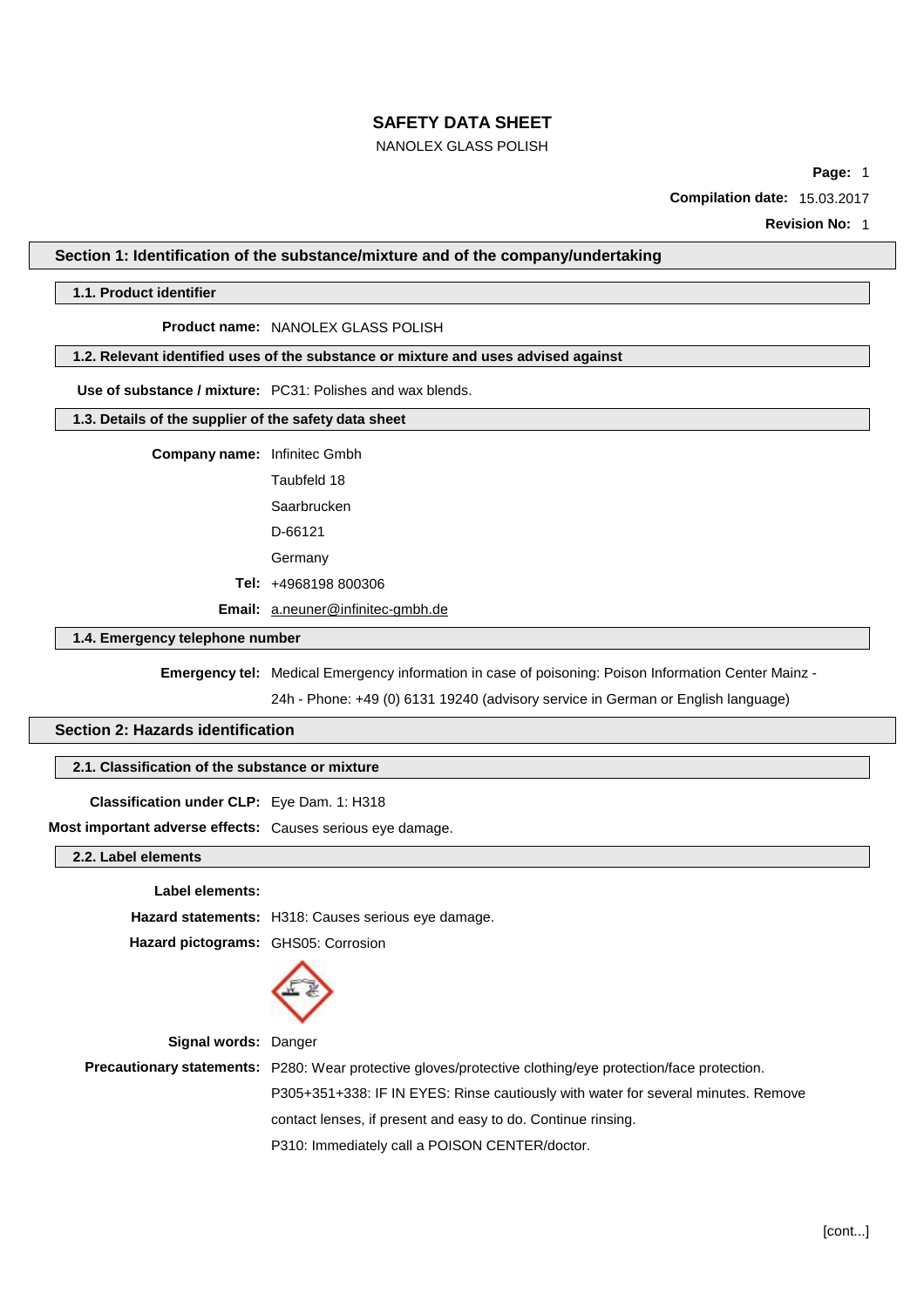# NANOLEX GLASS POLISH

# **2.3. Other hazards**

**PBT:** This product is not identified as a PBT/vPvB substance.

# **Section 3: Composition/information on ingredients**

# **3.2. Mixtures**

## **Hazardous ingredients:**

CITRIC ACID MONOHYDRATE

| <b>EINECS</b> | CAS       | 'WEL<br><b>PBT</b>       | <b>CLP Classification</b> | Percen |
|---------------|-----------|--------------------------|---------------------------|--------|
|               | 5949-29-1 | $\overline{\phantom{0}}$ | Eye Irrit. 2: H319        | $-10%$ |

ALCOHOLS, C10-16, ETHOXYLATED, PROPOXYLATED

| 69227-22-1 | Acute Tox. 4: H302; Eye Dam. 1: H318; | $1 - 10%$ |
|------------|---------------------------------------|-----------|
|            | Acute Tox. 4: H302+312; Acute Tox. 4: |           |
|            | H302+312+332; Acute Tox. 4:           |           |
|            | H302+332; Acute Tox. 4: H312; Acute   |           |
|            | Tox. 4: H312+332: Acute Tox. 4: H332  |           |

## **Section 4: First aid measures**

# **4.1. Description of first aid measures**

|                                                                                 | <b>Skin contact:</b> Remove all contaminated clothes and footwear immediately unless stuck to skin. Wash      |  |
|---------------------------------------------------------------------------------|---------------------------------------------------------------------------------------------------------------|--|
|                                                                                 | immediately with plenty of soap and water.                                                                    |  |
|                                                                                 | Eye contact: Bathe the eye with running water for 15 minutes. Transfer to hospital for specialist             |  |
|                                                                                 | examination.                                                                                                  |  |
|                                                                                 | <b>Ingestion:</b> Wash out mouth with water. Do not induce vomiting. If conscious, give half a litre of water |  |
|                                                                                 | to drink immediately. Consult a doctor.                                                                       |  |
|                                                                                 | <b>Inhalation:</b> Remove casualty from exposure ensuring one's own safety whilst doing so.                   |  |
|                                                                                 | 4.2. Most important symptoms and effects, both acute and delayed                                              |  |
|                                                                                 | <b>Skin contact:</b> There may be irritation and redness at the site of contact.                              |  |
|                                                                                 | <b>Eye contact:</b> There may be pain and redness. The eyes may water profusely. There may be severe          |  |
|                                                                                 | pain. The vision may become blurred. May cause permanent damage.                                              |  |
|                                                                                 | <b>Ingestion:</b> There may be soreness and redness of the mouth and throat. Nausea and stomach               |  |
|                                                                                 | pain may occur.                                                                                               |  |
|                                                                                 | <b>Inhalation:</b> There may be irritation of the throat with a feeling of tightness in the chest.            |  |
|                                                                                 | Delayed / immediate effects: Immediate effects can be expected after short-term exposure.                     |  |
| 4.3. Indication of any immediate medical attention and special treatment needed |                                                                                                               |  |

**Immediate / special treatment:** Eye bathing equipment should be available on the premises.

# **Section 5: Fire-fighting measures**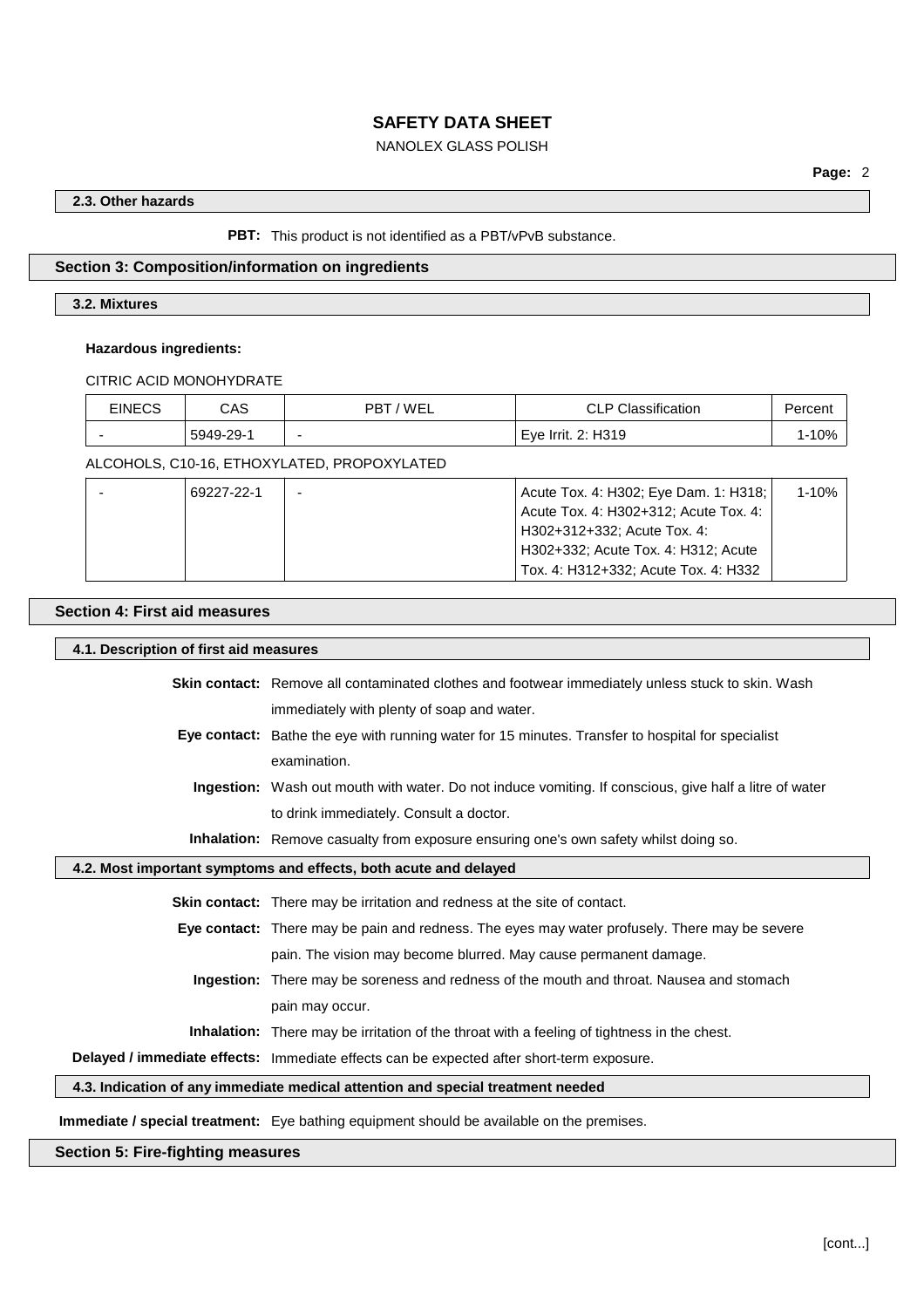# NANOLEX GLASS POLISH

## **5.1. Extinguishing media**

**Extinguishing media:** Suitable extinguishing media for the surrounding fire should be used. Use water spray to cool containers.

#### **5.2. Special hazards arising from the substance or mixture**

**Exposure hazards:** In combustion emits toxic fumes.

### **5.3. Advice for fire-fighters**

**Advice for fire-fighters:** Wear self-contained breathing apparatus. Wear protective clothing to prevent contact with skin and eyes.

**Section 6: Accidental release measures**

**6.1. Personal precautions, protective equipment and emergency procedures**

**Personal precautions:** Mark out the contaminated area with signs and prevent access to unauthorised

personnel. Do not attempt to take action without suitable protective clothing - see section

8 of SDS. Turn leaking containers leak-side up to prevent the escape of liquid.

### **6.2. Environmental precautions**

**Environmental precautions:** Do not discharge into drains or rivers. Contain the spillage using bunding.

#### **6.3. Methods and material for containment and cleaning up**

**Clean-up procedures:** Absorb into dry earth or sand. Transfer to a closable, labelled salvage container for disposal by an appropriate method.

### **6.4. Reference to other sections**

**Reference to other sections:** Refer to section 8 of SDS.

## **Section 7: Handling and storage**

#### **7.1. Precautions for safe handling**

**Handling requirements:** Avoid direct contact with the substance. Ensure there is sufficient ventilation of the area.

Avoid the formation or spread of mists in the air.

### **7.2. Conditions for safe storage, including any incompatibilities**

**Storage conditions:** Store in a cool, well ventilated area. Keep container tightly closed.

**7.3. Specific end use(s)**

**Specific end use(s):** No data available.

### **Section 8: Exposure controls/personal protection**

**8.1. Control parameters**

**Workplace exposure limits:** No data available.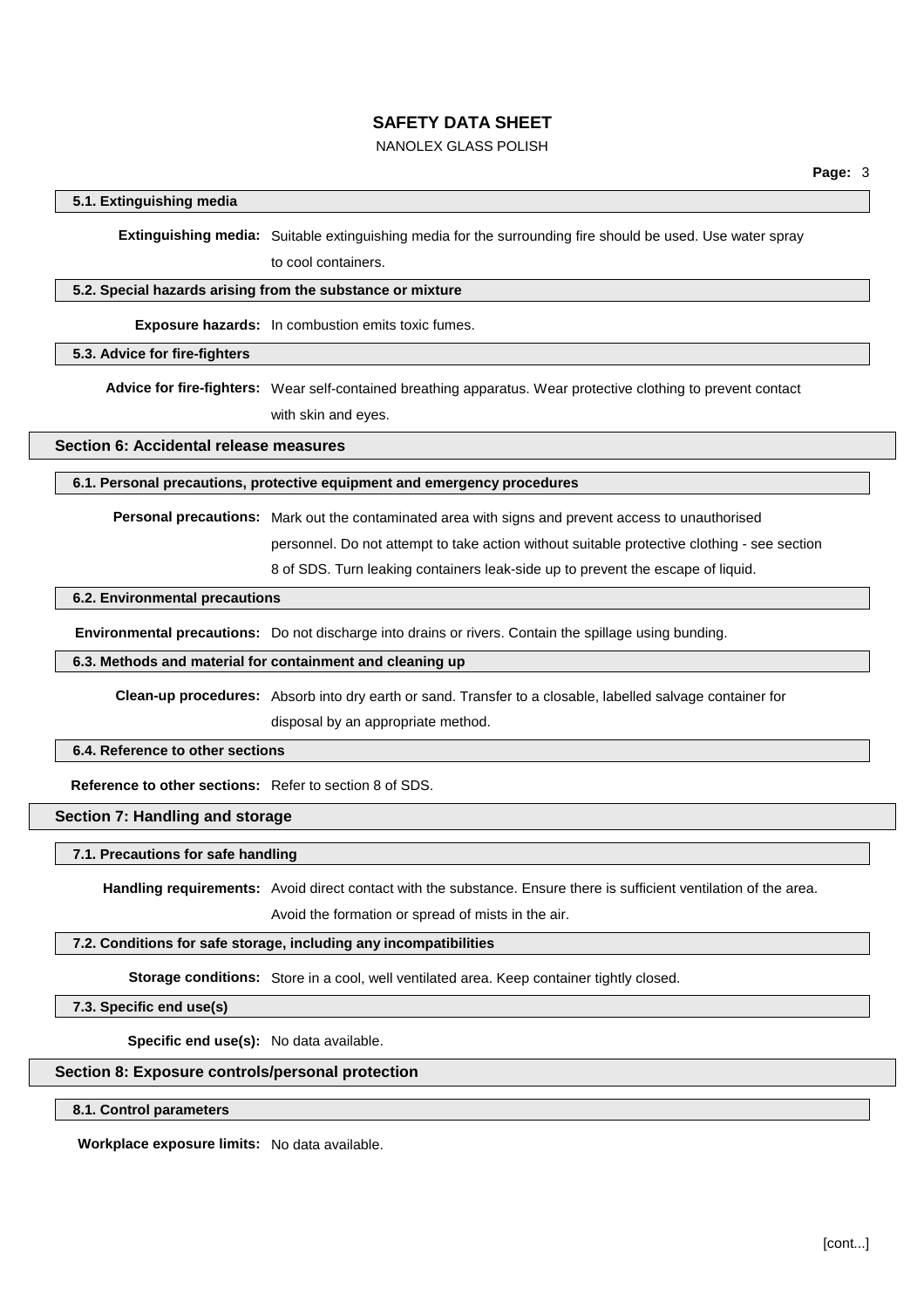# NANOLEX GLASS POLISH

## **DNEL/PNEC Values**

**DNEL / PNEC** No data available.

#### **8.2. Exposure controls**

**Engineering measures:** Ensure there is sufficient ventilation of the area. **Respiratory protection:** Self-contained breathing apparatus must be available in case of emergency.

**Hand protection:** Protective gloves.

**Eye protection:** Tightly fitting safety goggles. Ensure eye bath is to hand.

**Skin protection:** Protective clothing.

# **Section 9: Physical and chemical properties**

### **9.1. Information on basic physical and chemical properties**

**State:** Liquid

**Colour:** Beige

**Odour:** Characteristic odour

### **9.2. Other information**

**Other information:** No data available.

### **Section 10: Stability and reactivity**

**10.1. Reactivity**

**Reactivity:** Stable under recommended transport or storage conditions.

**10.2. Chemical stability**

**Chemical stability:** Stable under normal conditions.

# **10.3. Possibility of hazardous reactions**

**Hazardous reactions:** Hazardous reactions will not occur under normal transport or storage conditions.

Decomposition may occur on exposure to conditions or materials listed below.

### **10.4. Conditions to avoid**

**Conditions to avoid:** Heat.

**10.5. Incompatible materials**

**Materials to avoid:** Strong oxidising agents. Strong acids.

### **10.6. Hazardous decomposition products**

**Haz. decomp. products:** In combustion emits toxic fumes.

## **Section 11: Toxicological information**

**11.1. Information on toxicological effects**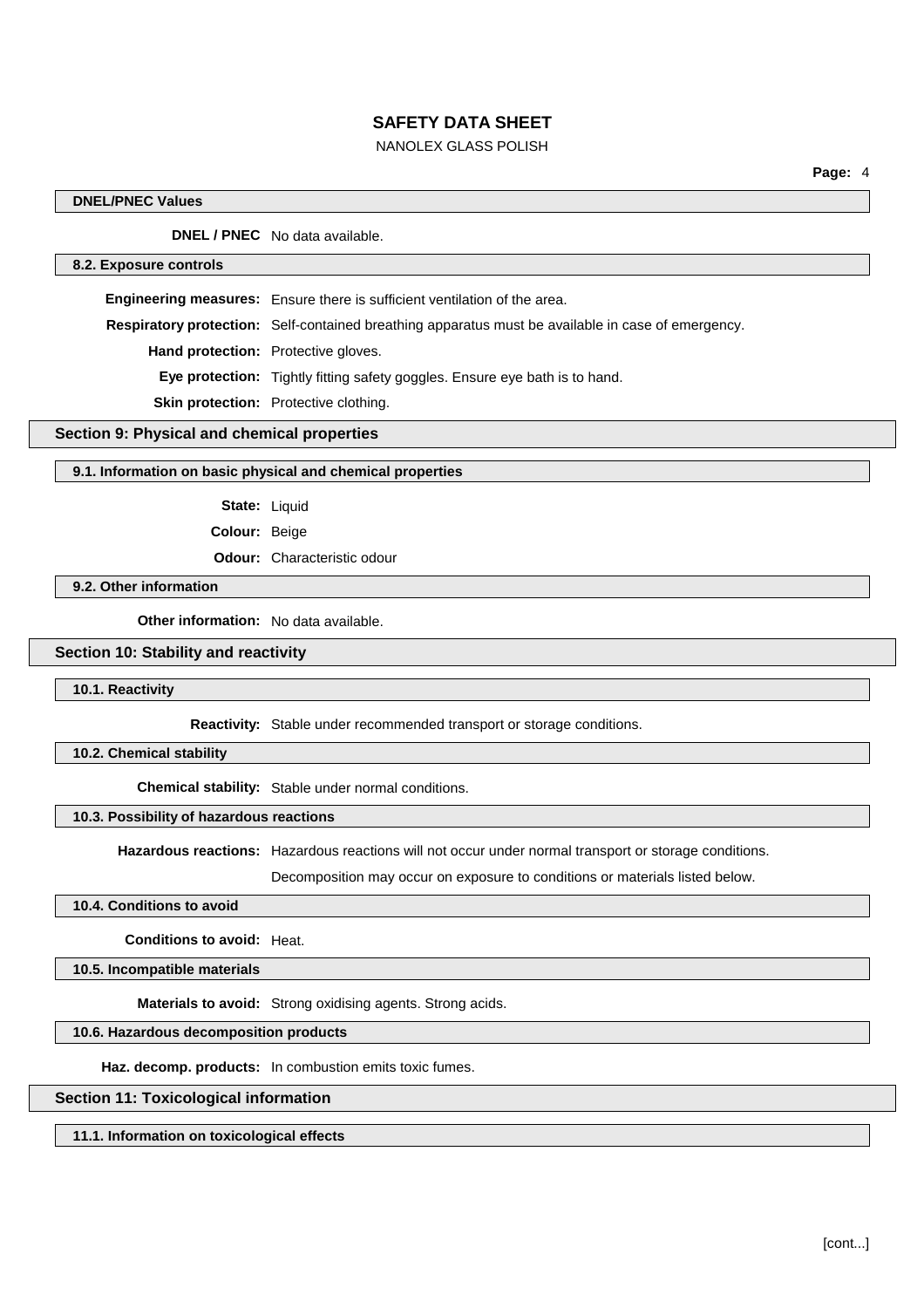# NANOLEX GLASS POLISH

### **Page:** 5

#### **Hazardous ingredients:**

#### **CITRIC ACID MONOHYDRATE**

|  | nr.<br>. <m ^<="" th=""><th><math>\Lambda</math><br/></th><th>LDOU<br/>__</th><th>2000</th><th>1/r<br/><math>\blacksquare</math><br/>. .</th></m> | $\Lambda$<br> | LDOU<br>__ | 2000 | 1/r<br>$\blacksquare$<br>. . |
|--|---------------------------------------------------------------------------------------------------------------------------------------------------|---------------|------------|------|------------------------------|
|--|---------------------------------------------------------------------------------------------------------------------------------------------------|---------------|------------|------|------------------------------|

## **ALCOHOLS, C10-16, ETHOXYLATED, PROPOXYLATED**

| 1800<br>RΔ<br>na/kc<br>LD50<br>$\mathbf{v}$<br>₩<br>.<br>. . |
|--------------------------------------------------------------|
|--------------------------------------------------------------|

#### **Relevant hazards for product:**

| lazarc                        | Route | Basis                      |
|-------------------------------|-------|----------------------------|
| Serious eye damage/irritation | . PT  | : calculated<br>Hazardous: |

**Symptoms / routes of exposure**

**Skin contact:** There may be irritation and redness at the site of contact.

**Eye contact:** There may be pain and redness. The eyes may water profusely. There may be severe pain. The vision may become blurred. May cause permanent damage.

**Ingestion:** There may be soreness and redness of the mouth and throat. Nausea and stomach pain may occur.

**Inhalation:** There may be irritation of the throat with a feeling of tightness in the chest.

**Delayed / immediate effects:** Immediate effects can be expected after short-term exposure.

# **Section 12: Ecological information**

**12.1. Toxicity**

#### **Hazardous ingredients:**

#### **CITRIC ACID MONOHYDRATE**

| Daphnia     | <b>LC50</b>        | 153F | mg/l        |
|-------------|--------------------|------|-------------|
| maana       | $96+$              | טטטו |             |
| <b>FISH</b> | <b>LC50</b><br>96⊢ | 440  | ma/l<br>. . |

# **12.2. Persistence and degradability**

**Persistence and degradability:** Biodegradable.

**12.3. Bioaccumulative potential**

**Bioaccumulative potential:** No bioaccumulation potential.

**12.4. Mobility in soil**

**Mobility:** Readily absorbed into soil.

# **12.5. Results of PBT and vPvB assessment**

**PBT identification:** This product is not identified as a PBT/vPvB substance.

**12.6. Other adverse effects**

**Other adverse effects:** Negligible ecotoxicity.